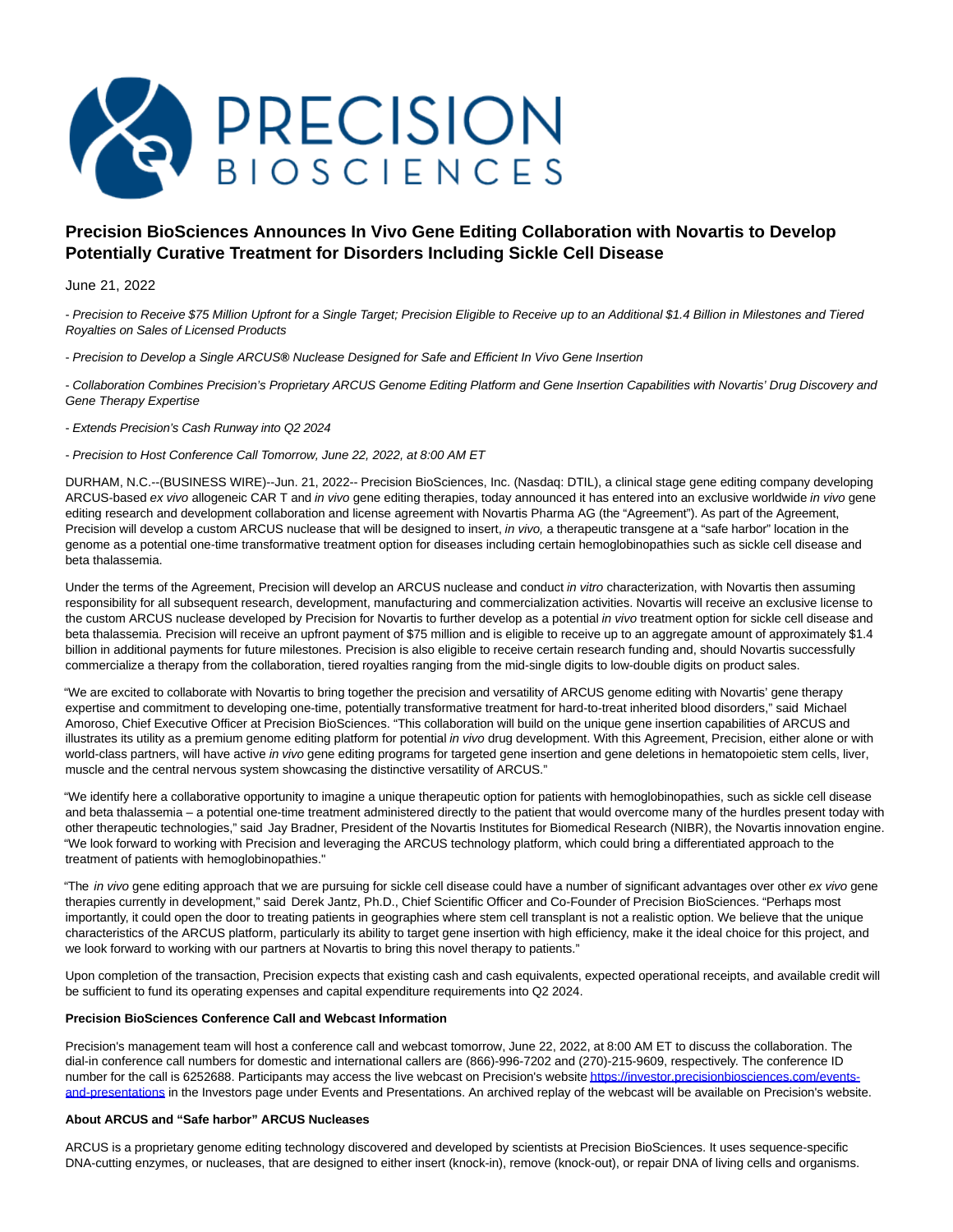ARCUS is based on a naturally occurring genome editing enzyme, I-CreI, that evolved in the algae Chlamydomonas reinhardtii to make highly specific cuts in cellular DNA. Precision's platform and products are protected by a comprehensive portfolio including nearly 100 patents to date.

Precision can use an ARCUS nuclease to add a healthy copy of a gene (or "payload") to a person's genome. The healthy copy of the gene can be inserted at its usual site within the genome, replacing the mutated, disease-causing copy. Alternatively, an ARCUS nuclease can be used to insert a healthy copy of the gene at another site within the genome called a "safe harbor" that enables production of the healthy gene product without otherwise affecting the patient's DNA of gene expression patterns.

## **About Sickle Cell Disease and Beta Thalassemia**

Sickle cell disease (SCD) is a complex genetic disorder that affects the structure and function of hemoglobin, reduces the ability of red blood cells to transport oxygen efficiently and, early on, progresses to a chronic vascular disease.<sup>1-4</sup> The disease can lead to acute episodes of pain known as sickle cell pain crises, or vaso-occlusive crises, as well as life-threatening complications.<sup>5-7</sup> The condition affects 20 million people worldwide.<sup>8</sup> Approximately 80% of individuals with SCD globally live in sub-Saharan Africa and it is estimated that approximately 1,000 children in Africa are born with SCD every day and more than half will die before they reach five.<sup>9,10</sup> SCD is also a multisystem disorder and the most common genetic disease in the United States, affecting 1 in 500 African Americans. About 1 in 12 African Americans carry the autosomal recessive mutation, and approximately  $300,000$  infants are born with sickle cell anemia annually.<sup>11</sup> Even with today's best available care, SCD continues to drive premature deaths and disability as this lifelong illness often takes an extreme emotional, physical, and financial toll on patients and their families.<sup>12,13</sup>

Beta thalassemia is also an inherited blood disorder characterized by reduced levels of functional hemoglobin.<sup>14</sup> The condition has three main forms – minor, intermedia and major, which indicate the severity of the disease.<sup>14</sup> While the symptoms and severity of beta thalassemia varies greatly from one person to another, a beta thalassemia major diagnosis is usually made during the first two years of life and individuals require regular blood transfusions and lifelong medical care to survive.<sup>14</sup> Though the disorder is relatively rare in the United States, it is one of the most common autosomal recessive disorders in the world.<sup>14</sup> The incidence of symptomatic cases is estimated to be approximately 1 in 100,000 individuals in the general population.<sup>14, 15</sup> The frequency of beta-thalassemia mutations varies by regions of the world with the highest prevalence in the Mediterranean, the Middle-East, and Southeast and Central Asia. Approximately 68,000 children are born with beta-thalassemia.16

## **About Precision BioSciences, Inc.**

Precision BioSciences, Inc. is a clinical stage biotechnology company dedicated to improving life (DTIL) with its novel and proprietary ARCUS genome editing platform. ARCUS is a highly precise and versatile genome editing platform that was designed with therapeutic safety, delivery, and control in mind. Using ARCUS, the Company's pipeline consists of multiple ex vivo "off-the-shelf" CAR T immunotherapy clinical candidates and several in vivo gene editing candidates designed to cure genetic and infectious diseases where no adequate treatments exist. For more information about Precision BioSciences, please visit [www.precisionbiosciences.com.](https://cts.businesswire.com/ct/CT?id=smartlink&url=http%3A%2F%2Fwww.precisionbiosciences.com&esheet=52757338&newsitemid=20220621005983&lan=en-US&anchor=www.precisionbiosciences.com&index=2&md5=4f1ed2b1f20954f30878b42c9d38c4f3)

## **Forward-Looking Statements**

This press release contains forward-looking statements, as may any related presentations, within the meaning of the Private Securities Litigation Reform Act of 1995. All statements contained in this herein and in any related presentation that do not relate to matters of historical fact should be considered forward-looking statements, including, without limitation, statements regarding the goal of providing a one time, potentially curative treatment for certain hemoglobinopathies, the success of the collaboration with Novartis, including the receipt of any milestone, royalty, or other payments pursuant to and the satisfaction of obligations under the Agreement, clinical and regulatory development and expected efficacy and benefit of our platform and product candidates, expectations about our operational initiatives and business strategy, expectations about achievement of key milestones, and expected cash runway. In some cases, you can identify forward-looking statements by terms such as "aim," "anticipate," "approach," "believe," "contemplate," "could," "estimate," "expect," "goal," "intend," "look," "may," "mission," "plan," "potential," "predict," "project," "should," "target," "will," "would," or the negative thereof and similar words and expressions. Forward-looking statements are based on management's current expectations, beliefs and assumptions and on information currently available to us. Such statements are subject to a number of known and unknown risks, uncertainties and assumptions, and actual results may differ materially from those expressed or implied in the forward-looking statements due to various important factors, including, but not limited to: our ability to become profitable; our ability to procure sufficient funding and requirements under our current debt instruments and effects of restrictions thereunder; risks associated with raising additional capital; our operating expenses and our ability to predict what those expenses will be; our limited operating history; the success of our programs and product candidates in which we expend our resources; our limited ability or inability to assess the safety and efficacy of our product candidates; our dependence on our ARCUS technology; the initiation, cost, timing, progress, achievement of milestones and results of research and development activities, preclinical studies and clinical trials; public perception about genome editing technology and its applications; competition in the genome editing, biopharmaceutical, and biotechnology fields; our or our collaborators' ability to identify, develop and commercialize product candidates; pending and potential liability lawsuits and penalties against us or our collaborators related to our technology and our product candidates; the U.S. and foreign regulatory landscape applicable to our and our collaborators' development of product candidates; our or our collaborators' ability to obtain and maintain regulatory approval of our product candidates, and any related restrictions, limitations and/or warnings in the label of an approved product candidate; our or our collaborators' ability to advance product candidates into, and successfully design, implement and complete, clinical or field trials; potential manufacturing problems associated with the development or commercialization of any of our product candidates; our ability to obtain an adequate supply of T cells from qualified donors; our ability to achieve our anticipated operating efficiencies at our manufacturing facility; delays or difficulties in our and our collaborators' ability to enroll patients; changes in interim "top-line" and initial data that we announce or publish; if our product candidates do not work as intended or cause undesirable side effects; risks associated with applicable healthcare, data protection, privacy and security regulations and our compliance therewith; the rate and degree of market acceptance of any of our product candidates; the success of our existing collaboration agreements, and our ability to enter into new collaboration arrangements; our current and future relationships with and reliance on third parties including suppliers and manufacturers; our ability to obtain and maintain intellectual property protection for our technology and any of our product candidates; potential litigation relating to infringement or misappropriation of intellectual property rights; our ability to effectively manage the growth of our operations; our ability to attract, retain, and motivate key executives and personnel; market and economic conditions; effects of system failures and security breaches; effects of natural and manmade disasters, public health emergencies and other natural catastrophic events; effects of COVID-19 pandemic and variants thereof, or any pandemic, epidemic or outbreak of an infectious disease; insurance expenses and exposure to uninsured liabilities; effects of tax rules; risks related to ownership of our common stock and other important factors discussed under the caption "Risk Factors" in our Quarterly Report on Form 10-Q for the quarterly period ended March 31, 2022, as any such factors may be updated from time to time in